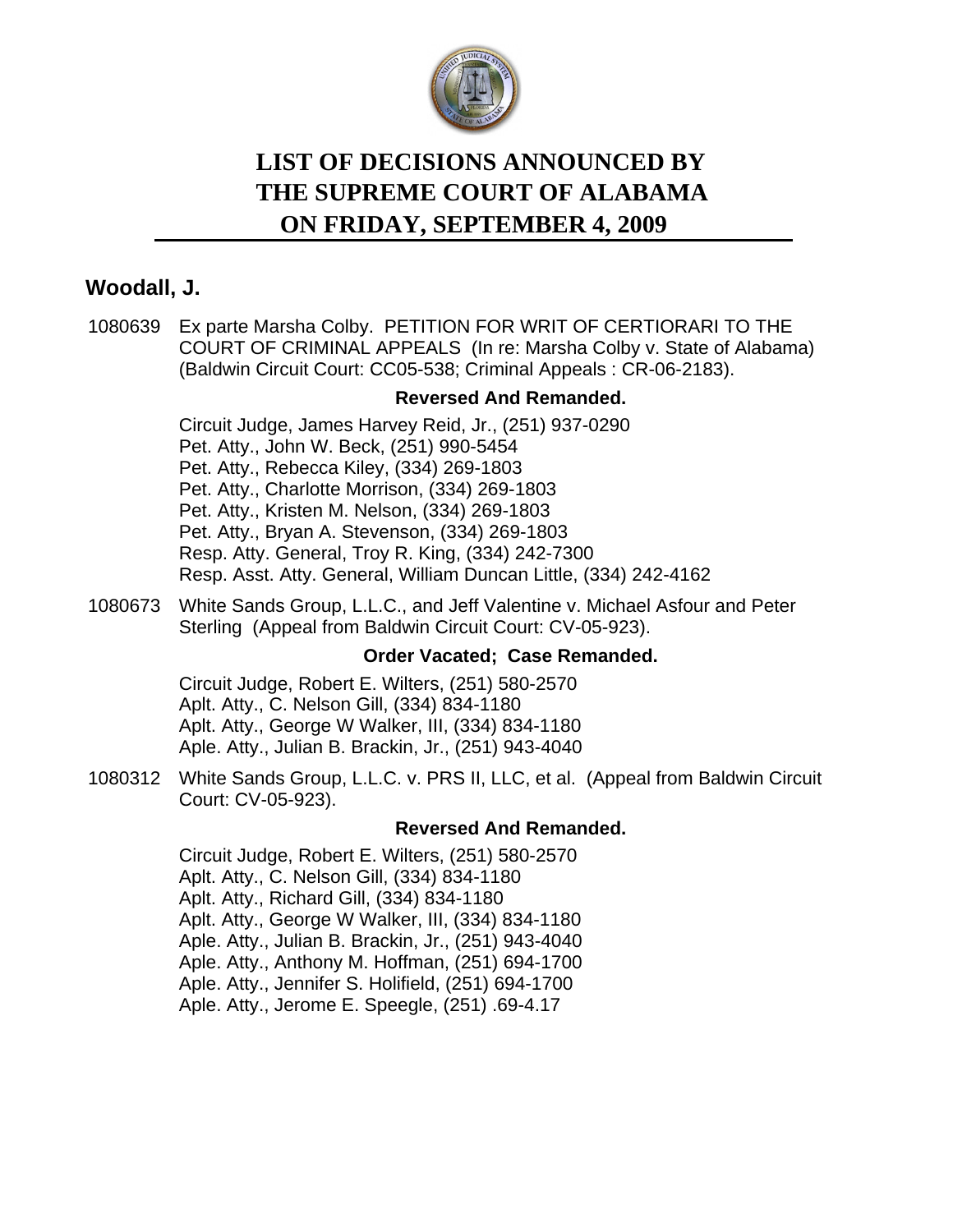# **Stuart, J.**

[1081021](http://efile.judicial.state.al.us/displaydocs.cfm?no=178609&event=2QM0QPFA8) Ex parte State of Alabama. PETITION FOR WRIT OF MANDAMUS TO THE COURT OF CRIMINAL APPEALS (In re: State of Alabama vs. James Bonard Fowler) (Perry Circuit Court: CC07-17; Criminal Appeals : CR-07-2281).

## **[Petition Granted. Writ Issued.](http://efile.judicial.state.al.us/displaydocs.cfm?no=178609&event=2QM0QPFA8)**

Circuit Judge, Thomas ap Roger Jones, (334) 874-2510 Pet. Atty. General, Troy R. King, (334) 242-7300 Pet. District Atty., Michael Wayne Jackson, (334) 874-2540 Resp. Atty., George L. Beck, Jr, (334) 241-8091 Resp. Atty., Terrie S. Biggs, (334) 241-8000 Resp. Atty., Susan G. Copeland, (334) 270-0020 Resp. Atty., James Doyle Fuller, (334) 270-0020

[1071479](http://efile.judicial.state.al.us/displaydocs.cfm?no=178599&event=2QM0QPE7E) Gerald W. Crews v. Otto M. McLing and Sandy M. McLing (Appeal from Elmore Circuit Court: CV-06-19).

#### **[Affirmed.](http://efile.judicial.state.al.us/displaydocs.cfm?no=178599&event=2QM0QPE7E)**

Circuit Judge, Sibley G. Reynolds, (205) 755-0311 Aplt. Atty., Barry W. Hair, (205) 397-2900 Aplt. Atty., Bradley J. Smith, (205) 397-2900 Aple. Atty., G. Houston Howard, II, (334) 567-4356

[1071691](http://efile.judicial.state.al.us/displaydocs.cfm?no=178599&event=2QM0QPE7E) Crews Homes, Inc. v. Otto M. McLing and Sandy M. McLing (Appeal from Elmore Circuit Court: CV-07-191).

#### **[Reversed And Remanded.](http://efile.judicial.state.al.us/displaydocs.cfm?no=178599&event=2QM0QPE7E)**

Circuit Judge, Sibley G. Reynolds, (205) 755-0311 Aplt. Atty., Barry W. Hair, (205) 397-2900 Aplt. Atty., Bradley J. Smith, (205) 397-2900 Aple. Atty., G. Houston Howard, II, (334) 567-4356

## **Smith, J.**

[1080007](http://efile.judicial.state.al.us/displaydocs.cfm?no=178604&event=2QM0QPEPV) State Board of Education et al. v. Angela M. Mullins et al. (Appeal from Montgomery Circuit Court: CV-08-900809).

#### **[Reversed In Part; Appeal Dismissed In Part; and Remanded.](http://efile.judicial.state.al.us/displaydocs.cfm?no=178604&event=2QM0QPEPV)**

Circuit Judge, Truman M. Hobbs, Jr., (334) 832-7147 Aplt. Atty., Jeffrey Garrett Miller, (251) 432-1671 Aplt. Atty., David M. O'Brien, (251) 432-1671 Aple. Atty., James H Anderson, (334) 834-5311 Aple. Atty., Candis A. McGowan, (205) 314-0513 Aple. Atty., William F Patty, (334) 834-5311 Aple. Atty., Gregory B. Stein, (251) 433-2002

[1080515](http://efile.judicial.state.al.us/displaydocs.cfm?no=178607&event=2QM0QPF15) Ex parte Demarlos Mentrel Davis. PETITION FOR WRIT OF CERTIORARI TO THE COURT OF CRIMINAL APPEALS (In re: Demarlos Mentrel Davis v. State of Alabama) (Houston Circuit Court: CC-99-473; Criminal Appeals : CR-06-1997).

#### **[Reversed And Remanded.](http://efile.judicial.state.al.us/displaydocs.cfm?no=178607&event=2QM0QPF15)**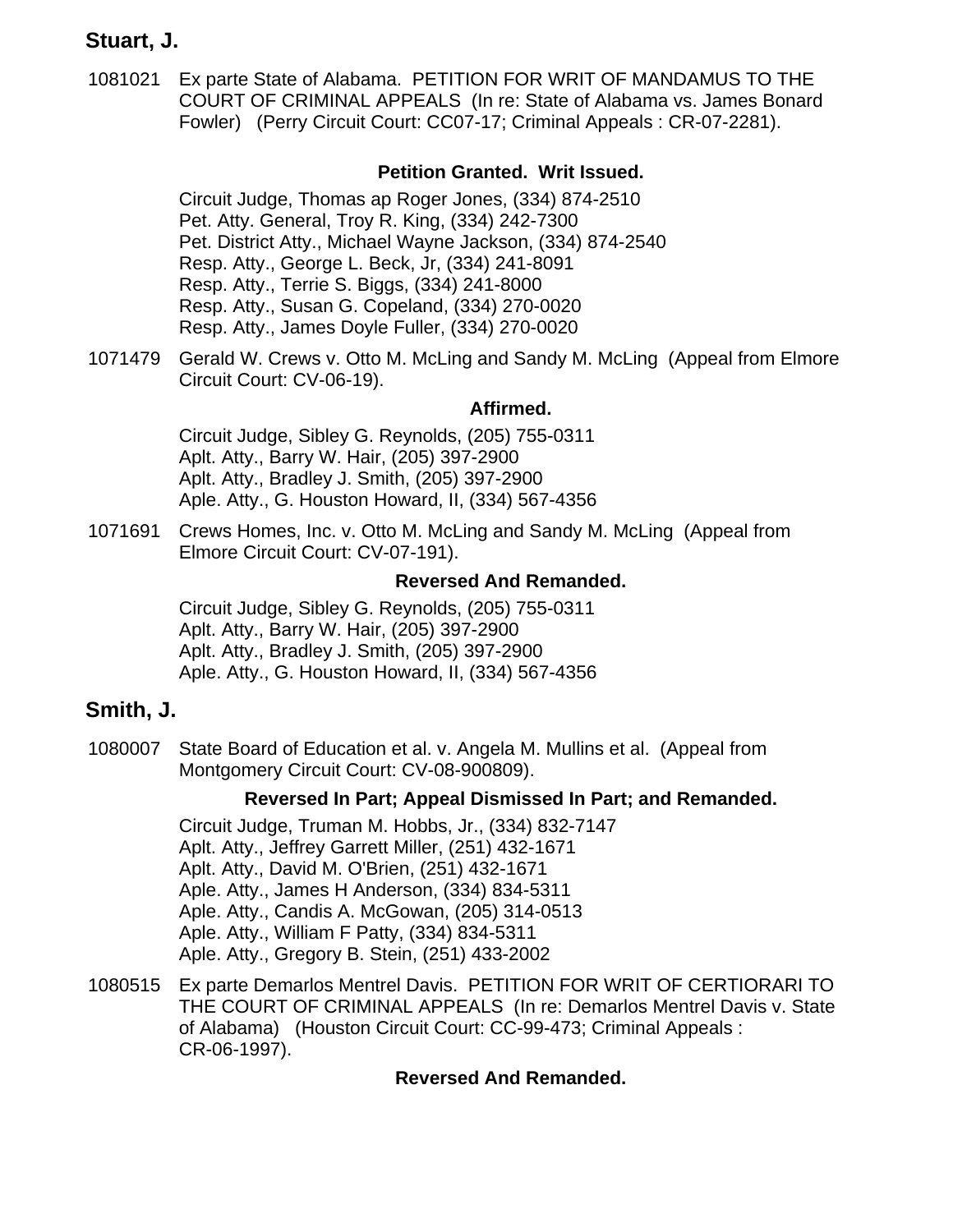# **Bolin, J.**

[1070980](http://efile.judicial.state.al.us/displaydocs.cfm?no=178584&event=2QM0PYLR8) Ex parte M. A. R. PETITION FOR WRIT OF CERTIORARI TO THE COURT OF CRIMINAL APPEALS (In re: M. A. R. v. State of Alabama) (Cherokee Circuit Court: CC-06-464; Criminal Appeals : CR-06-1823).

## **[Writ Quashed. No Opinion.](http://efile.judicial.state.al.us/displaydocs.cfm?no=178584&event=2QM0PYLR8)**

[1071635](http://efile.judicial.state.al.us/displaydocs.cfm?no=178603&event=2QM0QPEK8) Ex parte William Franklin Hill, alias. PETITION FOR WRIT OF CERTIORARI TO THE COURT OF CRIMINAL APPEALS (In re: William Franklin Hill, alias v. State of Alabama) (Montgomery Circuit Court: CC07-255; Criminal Appeals : CR-06-1839).

## **[Reversed And Remanded.](http://efile.judicial.state.al.us/displaydocs.cfm?no=178603&event=2QM0QPEK8)**

Circuit Judge, Eugene W. Reese, (334) 832-1360 Pet. Atty., George L. Beck, Jr, (334) 241-8091 Pet. Atty., Terrie S. Biggs, (334) 241-8000 Pet. Atty., Todd H. Cox, (334) 241-8000 Pet. Atty., Allen Sheehan, (334) 241-8049 Resp. Atty. General, Troy R. King, (334) 242-7300 Resp. Asst. Atty. General, Michael G. Dean, (334) 353-0415

[1080291](http://efile.judicial.state.al.us/displaydocs.cfm?no=178605&event=2QM0QPETE) F.L.C. v. Alabama State Bar (Appeal from 05-225(A)).

#### **[Affirmed.](http://efile.judicial.state.al.us/displaydocs.cfm?no=178605&event=2QM0QPETE)**

[1071553](http://efile.judicial.state.al.us/displaydocs.cfm?no=178602&event=2QM0QPEH5) Jeffery Chandler v. James H. Blizard (Appeal from Jackson Circuit Court: CV-00-259).

## **[Affirmed. No Opinion. \(Special Writing\)](http://efile.judicial.state.al.us/displaydocs.cfm?no=178602&event=2QM0QPEH5)**

Circuit Judge, Jenifer C. Holt, (205) 574-9350 Aplt. Atty., Daryl R. Eustace, (256) 259-5900 Aplt. Atty., Jack Livingston, (256) 259-5900 Aple. Atty., Thomas W. Christian, (205) 795-6588 Aple. Atty., Deborah Alley Smith, (205) 250-6627 Aple. Atty., Michael Anthony Vercher, (205) 250-6621

[1071584](http://efile.judicial.state.al.us/displaydocs.cfm?no=178602&event=2QM0QPEH5) Vulcan Materials Company v. James H. Blizard (Appeal from Jackson Circuit Court: CV-00-259).

#### **[Affirmed. No Opinion. \(Special Writing\)](http://efile.judicial.state.al.us/displaydocs.cfm?no=178602&event=2QM0QPEH5)**

Circuit Judge, Jenifer C. Holt, (205) 574-9350 Aplt. Atty., Matthew Howard Lembke, (205) 521-8560 Aplt. Atty., Joseph B. Mays, Jr., (205) 521-8000 Aplt. Atty., Gerald R. Paulk, (256) 574-6060 Aple. Atty., Thomas W. Christian, (205) 795-6588 Aple. Atty., J. David Dodd, (256) 845-5932 Aple. Atty., Deborah Alley Smith, (205) 250-6627 Aple. Atty., Michael Anthony Vercher, (205) 250-6621

## **Parker, J.**

[1061723](http://efile.judicial.state.al.us/displaydocs.cfm?no=178597&event=2QM0QPDYH) Ex parte Movie Gallery, Inc.; Movie Gallery US LLC; Movie Gallery Services, Inc.; and M.G.A., Inc. PETITION FOR WRIT OF MANDAMUS: CIVIL (In re: William Nixon v. Movie Gallery, Inc.; Movie Gallery US LLC; Movie Gallery Services, Inc.; and M.G.A., Inc.) (Montgomery Circuit Court: CV-06-2786).

## **[Petition Granted. Writ Issued.](http://efile.judicial.state.al.us/displaydocs.cfm?no=178597&event=2QM0QPDYH)**

Circuit Judge, Johnny Hardwick, (334) 832-1380 Pet. Atty., R. Todd Derrick, (334) 793-3610